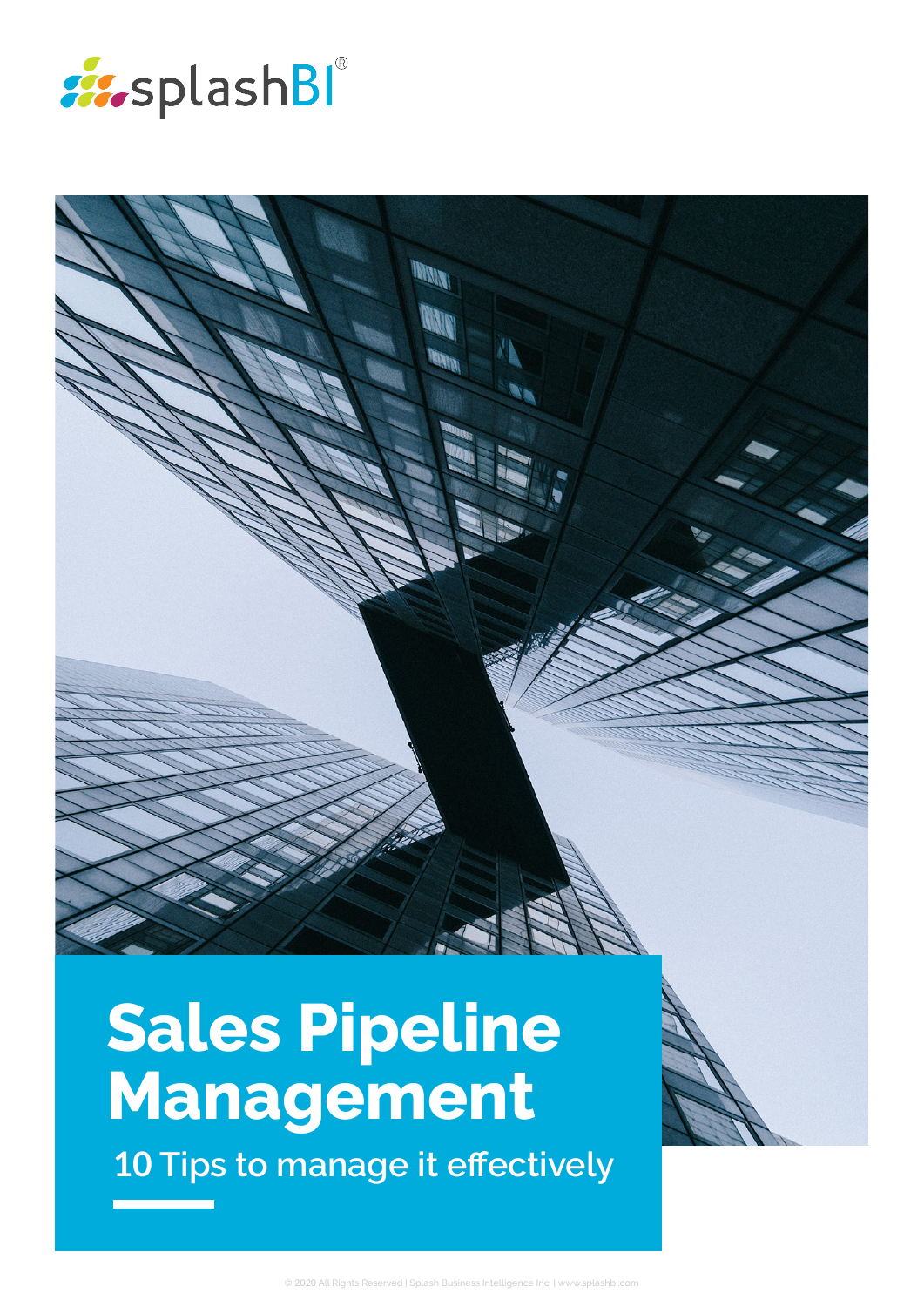## **Contents**

[What is Sales Pipeline Management?](#page-2-0)

[Different stages of a Sales Pipeline](#page-2-0)

[How to Manage your Sales Pipeline Effectively?](#page-3-0)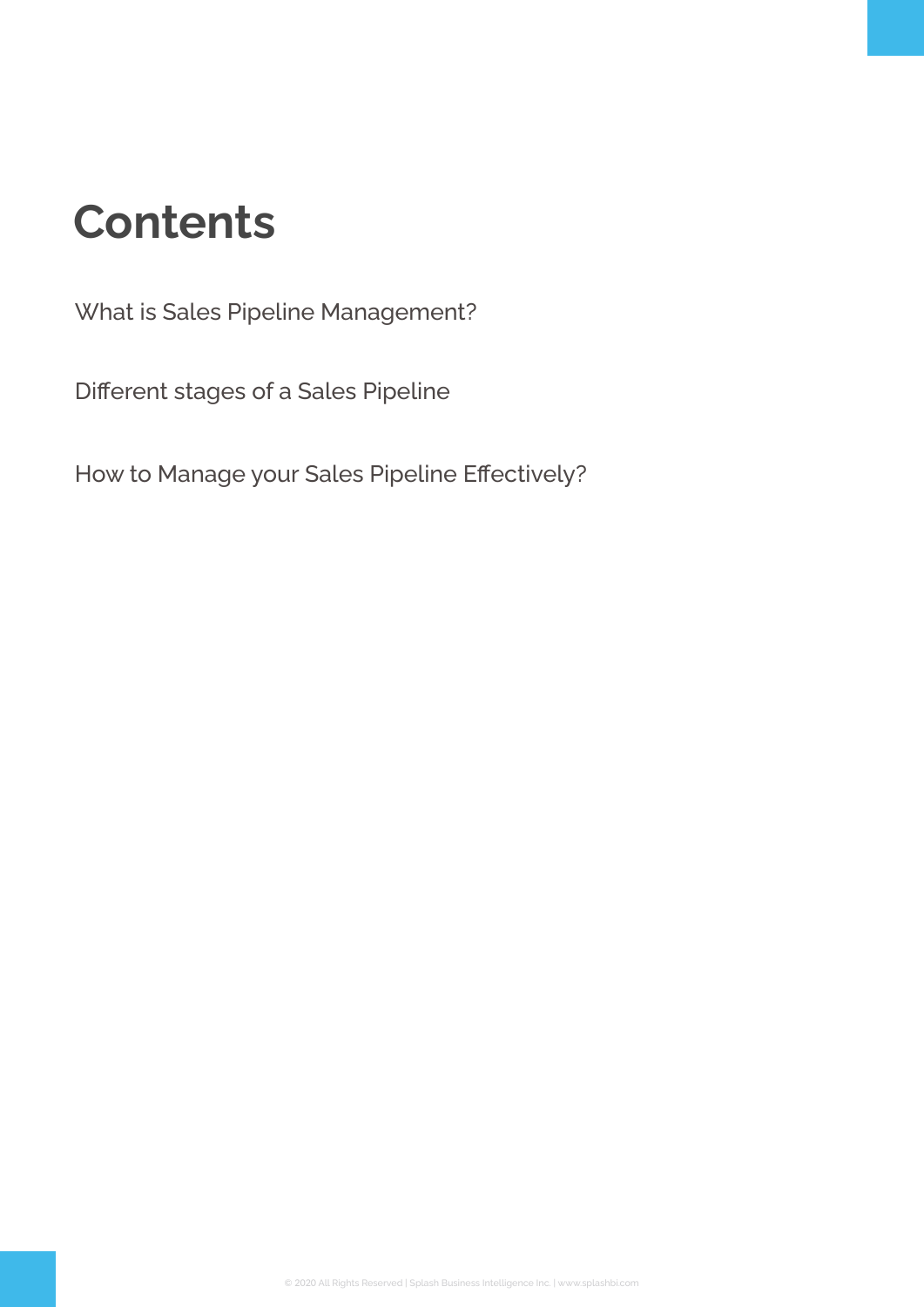## <span id="page-2-0"></span>**What is Sales Pipeline Management?**

Sales pipeline management is a systematic process of driving through the stages within a sales funnel. It deals with all the steps right from the initial contact until closing a deal. It gives you a clear understanding of how much money you can make in a sales deal. Well-defined sales pipeline management enables companies to gauge the amount of work needed at each step to improve and successfully end a sales deal.

A sales pipeline enables companies to view the flow and volume of their revenue opportunities at any given period. They provide companies with snapshots of key sales elements like; sales opportunities, open deals, sales potential, and aggregate monetary values.

### **To understand how to manage a sales pipeline, let us first know the different stages of a sales pipeline.**

#### **1. Initial Contact**

This is where you first contact your potential customers. They are fostered using various marketing campaigns. These leads enter your pipeline, but may, or may not be your paying customer.

#### **2. Lead Qualification**

After you make contact, you need to gauge which leads are worth your time and effort. The lead qualification stage requires marketing teams to identify and pursue such leads. The lead who expresses maximum interest in making a purchase is considered a sales-qualified lead.

#### **3. Meeting**

When you identify a lead as a qualified lead, you should feed him/her with more information about your product. Sales demo or Meetings are the perfect ways to conduct a tailored presentation to the qualified leads.

#### **4. Proposal**

By now, you already have a good idea of the sales opportunity each lead provides, and how much revenue they can build. At this stage, you have either sent them the proposal or drawing one up to send over.

#### **5. Closing**

To close most deals requires frequent follow-ups. You run a risk of opportunities getting stuck at this stage. If you've managed to win your customer, the paperwork is signed, and you then move on to the next sales opportunity. If a deal is won, you move it to the closed stage, but if it falls through, you clear it from your pipeline.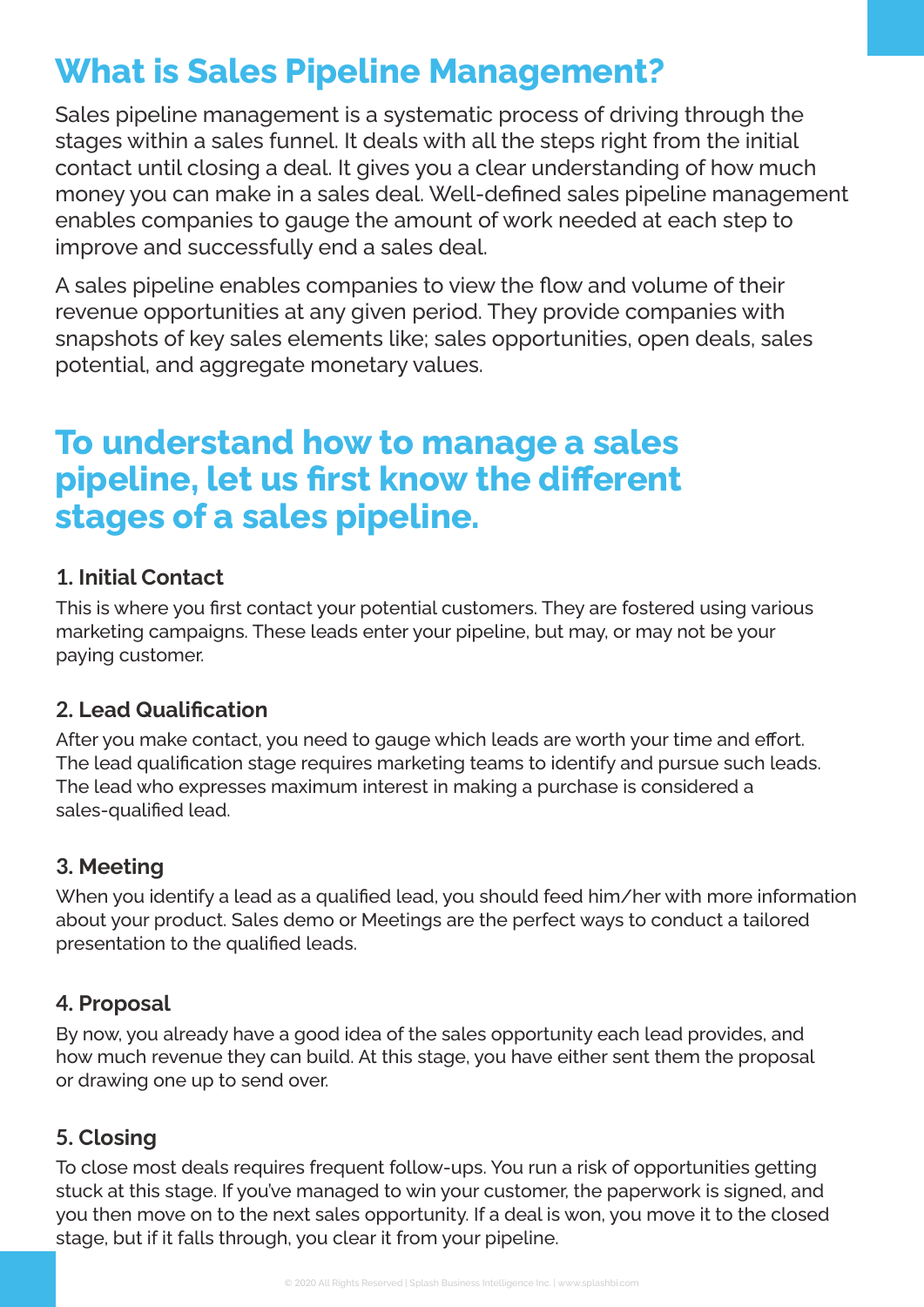## <span id="page-3-0"></span>**Let us now look at the** 10 **best sales management tips for your pipeline to make your business more successful.**

#### **1. Define Your Pipeline Stages**

A sales pipeline is a visualization of each step of your sales process. The basic steps begin with the initial contact and end with closing a deal for every company. Defining each step of your pipeline helps you in sales forecasting and sales prospecting. Defining pipeline stages helps in aligning a decision-making step that moves the prospect closer to making a purchase.

#### **2. Bring Quality Leads**

After labeling pipeline stages, it is very important to optimize your sales process by brushing up your sales prospecting using the right tools. Improving lead generation techniques gives you more qualified leads in the pipeline, and better opportunities to grow your business. Sales prospecting is one of the most tried and tested ways to keep qualified leads in your pipeline.

#### **3. Categorize Your List**

After you close a deal either by winning or losing, it is important to look at opportunities in the pipeline which are most worthy of your attention. Categorizing your list helps your marketing teams in identifying the leads which need the most attention. With the help of lead scoring, sales reps are most likely to increase the conversion rate of prospects to customers.

#### **4. Have an Eye on Stalled Leads**

In a sales pipeline, each deal is different, and they move at different speeds. The faster the lead moves, the more likely it is to be successful. However, some leads get stuck in the pipeline for no visible reason. When you come across such leads, it is important to motivate and connect with such leads to keep them moving forward. You can manage your sales pipeline by keeping a close eye on stalled leads.

#### **5. Clean up Regularly**

Stalled leads or leads that show no motion slows down the speed of your pipeline. They not only just throw off your sales forecasting but slows down deals that are likely to go through smoothly. It is important to identify deals that aren't likely to work and either bring them to life or remove them from the pipeline. Cleaning your pipeline every day should be a part of your pipeline maintenance to help healthy deals keep moving.

#### **6. Sales Pipeline Analysis**

Sales pipeline analysis helps sales reps with the confidence, data, and edge required to meet their daily targets. With a lot of focus on other daily details, it becomes difficult for a sales rep to understand the value of sales pipeline analysis. Companies that counter this problem with training reps on pipeline management, go a long way in higher revenue growth.